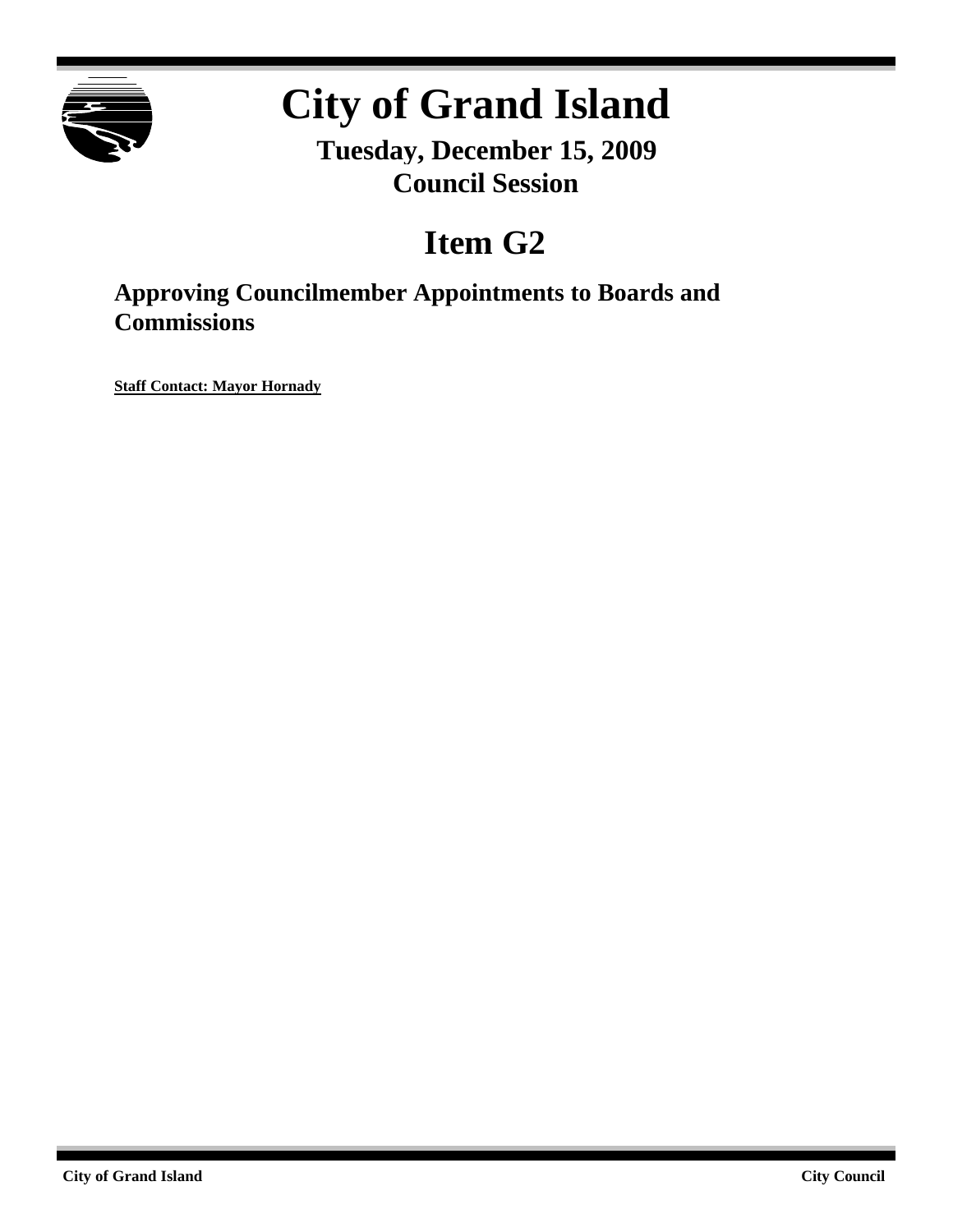### **Council Agenda Memo**

| From:                          | Mayor Margaret Hornady                                            |
|--------------------------------|-------------------------------------------------------------------|
| <b>Meeting:</b>                | December 15, 2009                                                 |
| Subject:                       | Approving Councilmember Appointments to Boards and<br>Commissions |
| <b>Item <math>\#</math>'s:</b> | $G-2$                                                             |
| $Presenter(s):$                | Mayor Margaret Hornady                                            |

#### **Background**

It is customary in December of each year for the Mayor to recommend appointments of Councilmember's to represent the City on various Boards and Commissions.

#### **Discussion**

The following appointments have been submitted by the Mayor for approval. These appointments will become effective January 1, 2010 and will expire on December 31, 2010:

| Building Code Advisory Board:                                           | <b>Bob Meyer</b>         |
|-------------------------------------------------------------------------|--------------------------|
| Business Improvement District #4:<br>$(So.$ Locust – Stolley to Fonner) | Kirk Ramsey              |
| Business Improvement District #6:<br>$(2^{nd} Street)$                  | <b>Bob Niemann</b>       |
| Business Improvement District #7:<br>(So. Locust – Hwy 34 to Stolley)   | <b>Scott Dugan</b>       |
| Business Improvement District #8:<br><i>(Downtown)</i>                  | Jose Zapata              |
| Central District Health Board (Term of 3 years)                         | <b>Chuck Haase</b>       |
| City/County Communications/Civil<br>Defense Committee:                  | John Gericke & Bob Meyer |